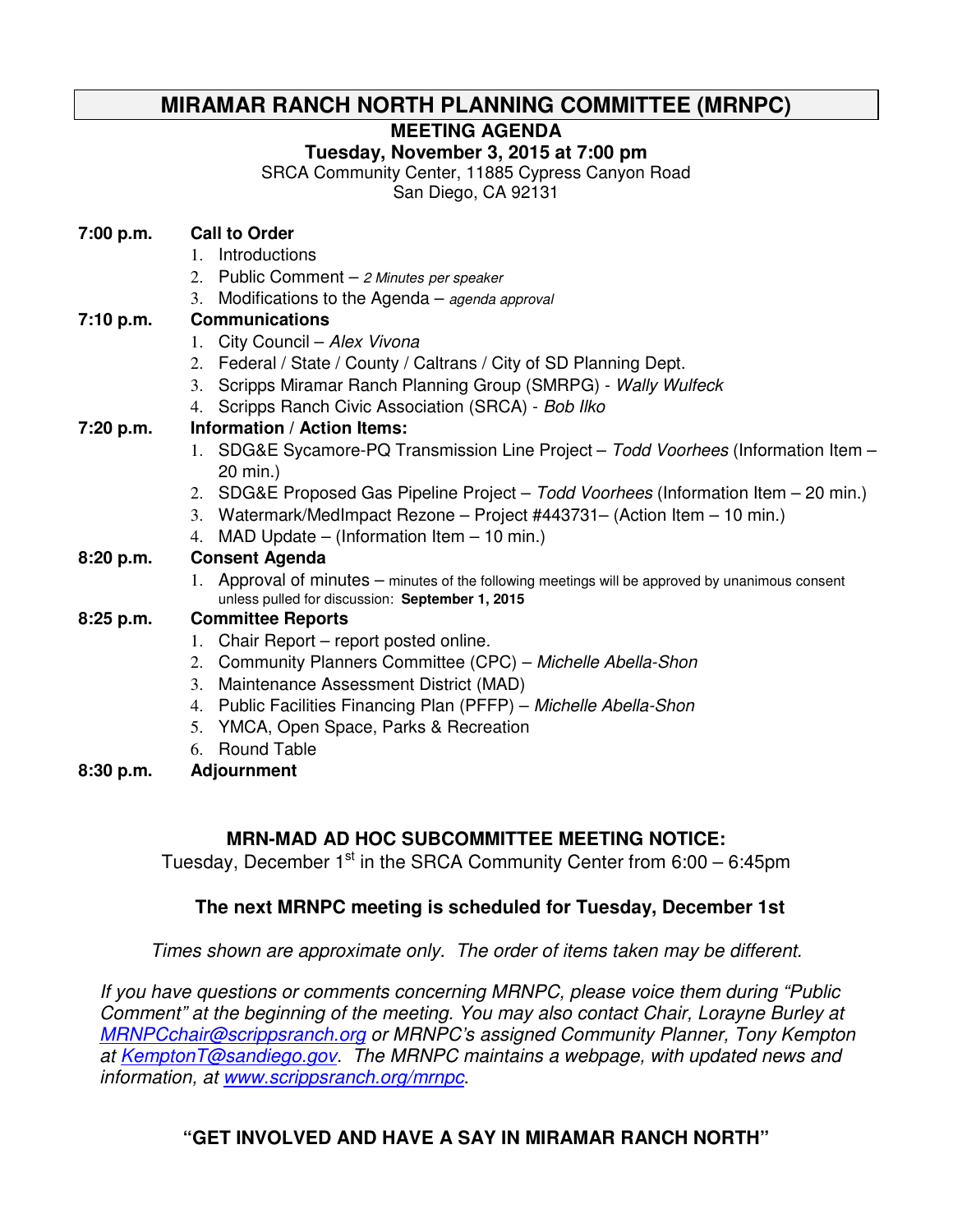## MRNPC Chair's Report for November 2015

On the agenda this month we have:

#### (#1) SDG&E Sycamore-Penasquitos 230-kV Transmission Line Project– (Information item)

Draft Environmental Impact Report (EIR) was released on September 2015. Start of construction date is June 2016. The direct impacts for the MRNPC planning area are along Segment A, Sycamore Canyon Substation to Carmel Valley Road. The Segment A project elements consist of:

- 8.31 mile long 230-kV overhead transmission line along existing alignment locations
- Installation of 36 double-circuit 230kV and two 138-kV tubular steel poles
- Relocation of two existing 138-kV transmission lines to the new tubular steel poles
- Removal of 42 wood H-frame structures, two tubular steel poles, one double-circuit cable pole and two single-circuit wood mono poles

In sum, the project along Segment A will install 38 tubular poles and remove 47 various poles in existing right-of-way locations. Background information for review:

http://www.cvsd.com/sites/default/files/Syc-Pen\_EIR\_Fact%20Sheet\_Final\_08052014.pdf http://www.sdge.com/key-initiatives/sycamore-penasquitos-230kv-transmission-line-project http://www.cpuc.ca.gov/Environment/info/panoramaenv/Sycamore\_Penasquitos/index.html

#### (#2) SDG&E Natural Gas Pipeline Project – (Information item)

The California Public Utilities Commission (CPUC) determines final design, construction, and route location. SDG&E has requested CPUC approval in 2014. Current route locations have the gas pipeline along Pomerado Road in the SMRPG planning area. Potential boundary impacts for the MRNPC planning area. Background information for review:

http://www.sdge.com/newsroom/press-releases/2015-09-30/natural-gas-pipeline-proposal-enhance-system-safetyand

http://www.sdge.com/key-initiatives/pipeline-project/quick-hit-project-facts

## (#3) Watermark/MedImpact Rezone – (Action item)

MRNPC received a request from the City, to evaluate the Watermark/MedImpact rezone request, requiring a process 5, development review/approval, for the Community Plan Amendment, Rezone and Amendment to Vesting Tentative Map (VTM), No.651698, for the rezone of 0.95 acres from IL-2-1 to CR-2-1 and VTM boundary line revisions. The 39.96 acre site is located at 10137-10182 Scripps Gateway Ct. and is in the CR-2-1 and IP-2-1 zones. Information posted online and below for review:

https://www.scrippsranch.org/images/stories/Documents/MRNPC/Watermark-MedImpact-443731-CPGdistribution-part12.pdf

https://www.scrippsranch.org/images/stories/Documents/MRNPC/Watermark-MedImpact-443731-REZONE-LetterofRequest-09-04-15.pdf

https://www.scrippsranch.org/images/stories/Documents/MRNPC/Watermark-MedImpact-443731-Zoning-Exhibit.pdf

#### (#4) MAD Update – (Information item)

(4a) Committee begins to prepare for FY 2017 budget approval. The December MRN MAD Ad Hoc Subcommittee meeting is scheduled on 12/01/15 at 6:00pm. December will be a long meeting, so please come prepared. Background information for review:

Last year/FY 2016 budget:

https://www.scrippsranch.org/images/stories/Documents/MRNPC/MAD-Draft-Budget-FY-2016-11-19-14.pdf Assessment Engineering Report FY 2014: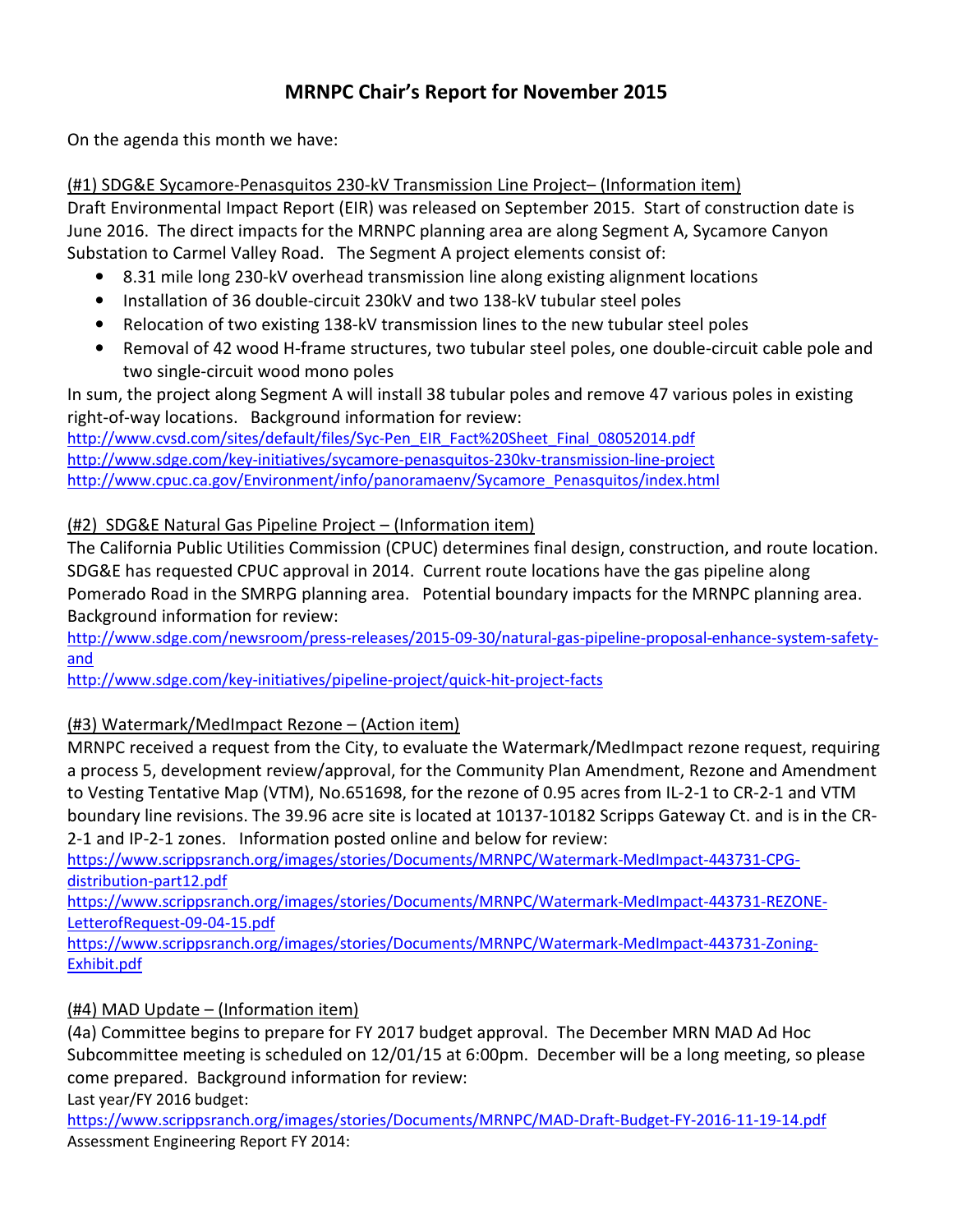https://www.scrippsranch.org/images/stories/AssessmentEngReportMRN-MAD-2014-pgs1-25\_web.pdf Overview of the MAD Management:

https://www.scrippsranch.org/images/stories/Documents/MRNPC/MAD\_Mgmt\_Fund\_Budget\_Explanation\_2014-11-18\_FY15-web.pdf

MRN MAD District Map:

https://www.scrippsranch.org/images/stories/Documents/MRNPC/Miramar\_Ranch\_North\_MAD\_Map\_03-2014web.pdf

Assessment Rate History:

https://www.scrippsranch.org/images/stories/Documents/MRNPC/MRN-MAD-ZoneIncreaseHistoryV2-PDF.pdf

(4b) Mike Rasmusson, MAD Grounds Maintenance Manager, shared that he is preparing/cleaning up landscaping areas and would like to increase the amount of tree trimming; Blue Skies in contention for renewed maintenance contract; Cypress View tot lot needs playground equipment replacement (possible MRN Development Funds expense?); Continuing to reuse landscaping materials and be thrifty; Picnic table area shade cover in Butterfly Park – waiting for one more bid; Potential bid has pillars and cover w/ copula matching existing SRCA CC building.

(4c) The CPC Chair, Joe LaCava shared that the City is making MAD policy and ordinance updates. There has been push back as the local MAD advisory committee's and self-management organizations feel the changes are being rushed without sufficient time for them to review and provide feedback. The proposed amendments are scheduled to go to Council's Public Safety & Neighborhood Services Committee on October 28<sup>th</sup>. The committee is anticipated to continue the item until November 12<sup>th</sup> but we won't know that for sure until the  $28<sup>th</sup>$ . Stay-tuned.

On the Consent Agenda:

#### 1. Approval of September 1, 2015 minutes

The minutes will be circulated among the members as a PDF document prior to the meeting via email. An opportunity to request corrections will be made in the meeting. Should no such requests be made, the Chair will deem the minutes adopted by unanimous consent.

In other news/topics:

#### 1. MedImpact/ Sudberry / Watermark Project

The MedImpact and Watermark Projects are the land development sites, at the southeast corner of Scripps Poway Parkway/Mercy Road and I-15. Information agenda item at the December 2015 meeting.

#### 2. Administration News

(a) MRNPC meets eight times during the year. The meeting schedule is: January-Dark, Feb, March, April-Dark, May, June, July-Dark, Aug, Sept, Oct-Dark, Nov, Dec.

(b) CPG Budget Reimbursements - City requested a "City Vendor" designate from each CPG to claim up to \$500 in reimbursement expenses for CPG costs. Received new expense for July – Sept 2015 webpage hosting.

(c) MRN new membership. Any resident who owns property or a business within the Miramar Ranch North boundaries is eligible for election to the planning group. There is membership information posted online at the MRN webpage.

(d) CPG Training Opportunities: CPG 2015 Workshop Schedule is available at:

http://www.sandiego.gov/planning/news/pdf/cowworkshop09.pdf

 (e) Membership attendance: Members must adhere to attendance requirements to retain eligibility during their term of service. A CPG member becomes ineligible upon receipt of a written report from